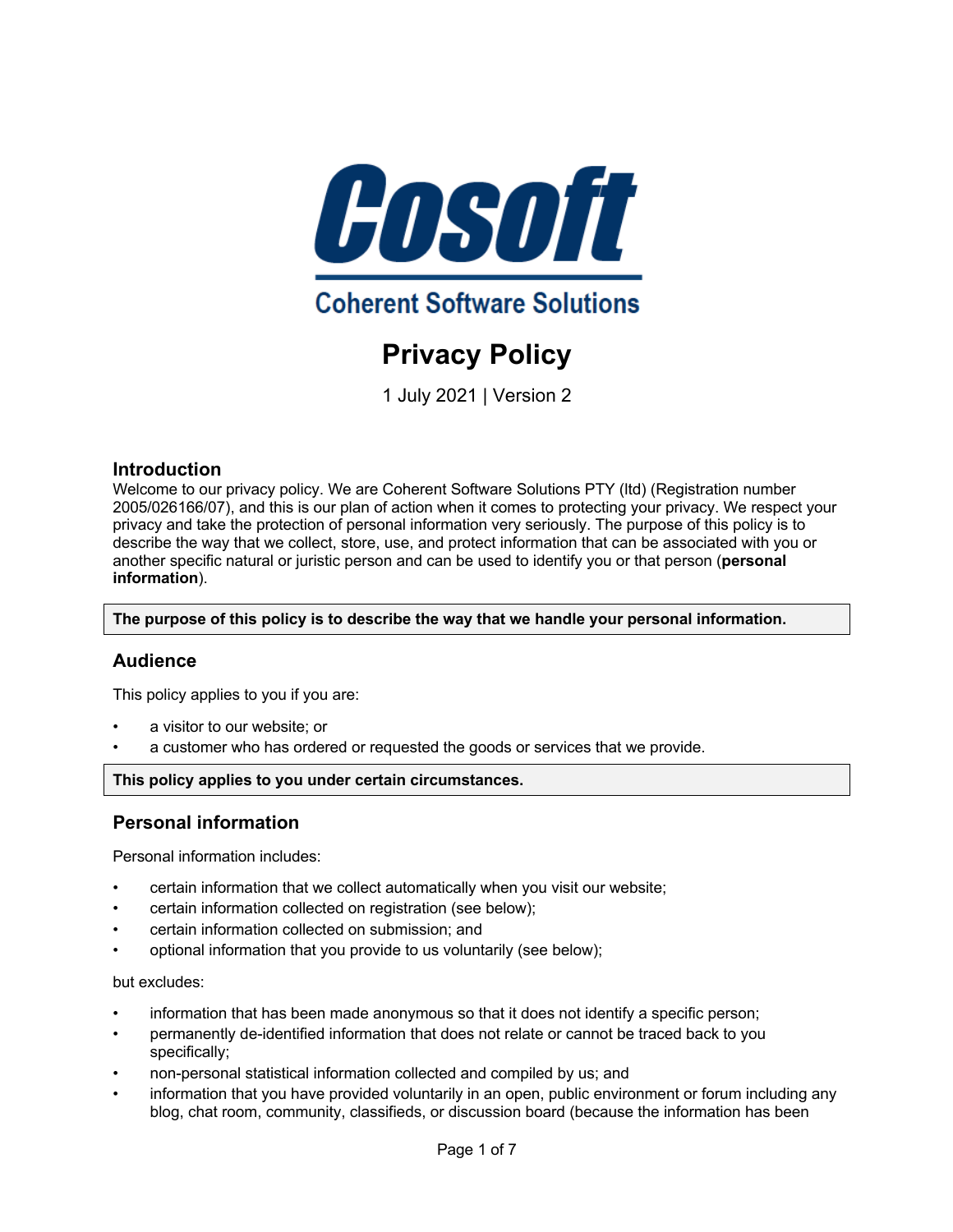disclosed in a public forum, it is no longer confidential and does not constitute personal information subject to protection under this policy).

**Personal information includes information we collect (i) automatically when you visit our website, (ii) on registration, (iii) on submission, and (iv) from you voluntarily. It excludes (i) anonymous, (ii) de-identified, (iii) non-personal statistical, and (iv) public information.**

# **Common examples**

Common examples of the types of personal information which we may collect and process include your:

- **identifying information** such as your name, date of birth, or identification number of any kind;
- **contact information** such as your phone number or email address;
- **address information** such as your physical or postal address; or
- **demographic information** such as your gender or marital status.

# **Sensitive personal information**

Depending on the goods or services that you require, we may also collect sensitive personal information including your:

- financial information such as your bank account details;
- **sensitive demographic information** such as your race or ethnicity;
- **medical information** such as information about your physical or mental health;
- **sexual information** such as information about your sex life or sexual orientation;
- **criminal information** such as information about your commission or alleged commission of any offence or about any related legal proceedings;
- **employment information** including your membership of a trade union; and
- **beliefs** including your political or religious beliefs.

# **Acceptance**

# **Acceptance required**

You must accept all the terms of this policy when you order our goods or request our services. If you do not agree with anything in this policy, then you may not order our goods or request our services.

# **You may not order our goods or request our services if you do not accept this policy.**

# **Legal capacity**

You may not access our website or order our goods or request our services if you are younger than 18 years old or do not have legal capacity to conclude legally binding contracts.

# **Deemed acceptance**

By accepting this policy, you are deemed to have read, understood, accepted, and agreed to be bound by all of its terms.

# **Your obligations**

You may only send us your own personal information or the information of another data subject where you have their permission to do so.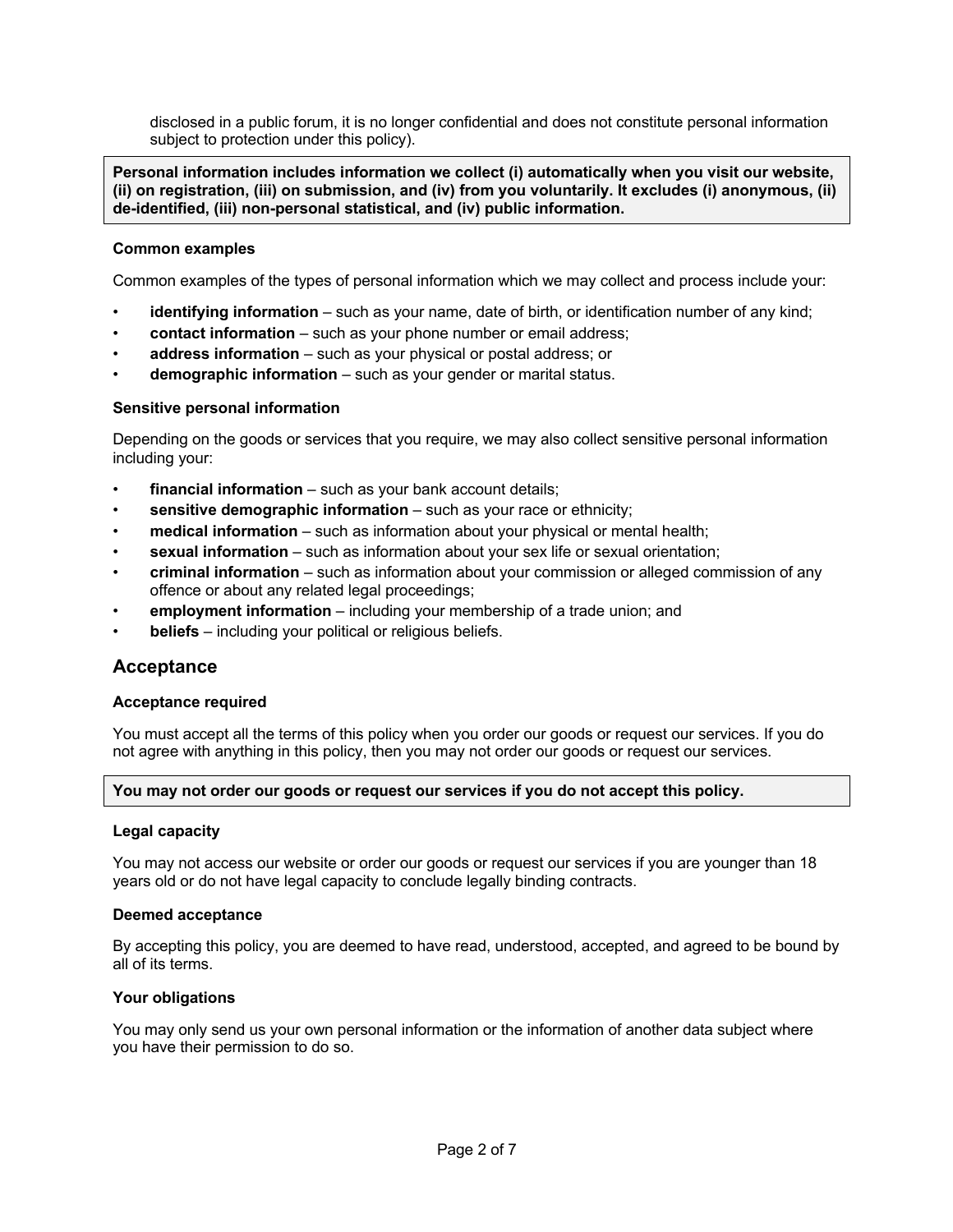# **Changes**

We may change the terms of this policy at any time by updating this web page. We will notify you of any changes by placing a notice in a prominent place on the website or by sending you an email detailing the changes that we have made and indicating the date that they were last updated. If you do not agree with the changes, then you must stop using the website and our goods or services. If you continue to use the website or our goods or services following notification of a change to the terms, the changed terms will apply to you and you will be deemed to have accepted those updated terms.

# **Collection**

# **On registration**

Once you register on our website, you will no longer be anonymous to us. You will provide us with certain personal information when you register on our website.

This personal information will include:

- your name and surname;
- your email address;
- your telephone number;
- your company name, company registration number, and VAT number;
- your postal address or street address; and
- your username and password.

We will use this personal information to fulfil your account, provide additional services and information to you as we reasonably think appropriate, and for any other purposes set out in this policy.

# **We collect certain information on registration, when you register on our website.**

# **On order or request**

When you order our goods or request our services from us, you will be asked to provide us with additional information on a voluntary basis (**goods or services information**).

# **We collect certain information when you order our goods or request our services from us.**

# **From browser**

We automatically receive and record Internet usage information on our server logs from your browser, such as your Internet Protocol address (**IP address**), browsing habits, click patterns, version of software installed, system type, screen resolutions, colour capabilities, plug-ins, language settings, cookie preferences, search engine keywords, JavaScript enablement, the content and pages that you access on the website, and the dates and times that you visit the website, paths taken, and time spent on sites and pages within the website (**usage information**). Please note that other websites visited before entering our website might place personal information within your URL during a visit to it, and we have no control over such websites. Accordingly, a subsequent website that collects URL information may log some personal information.

**We collect certain information from your web browser, including your Internet usage information when you visit our website.**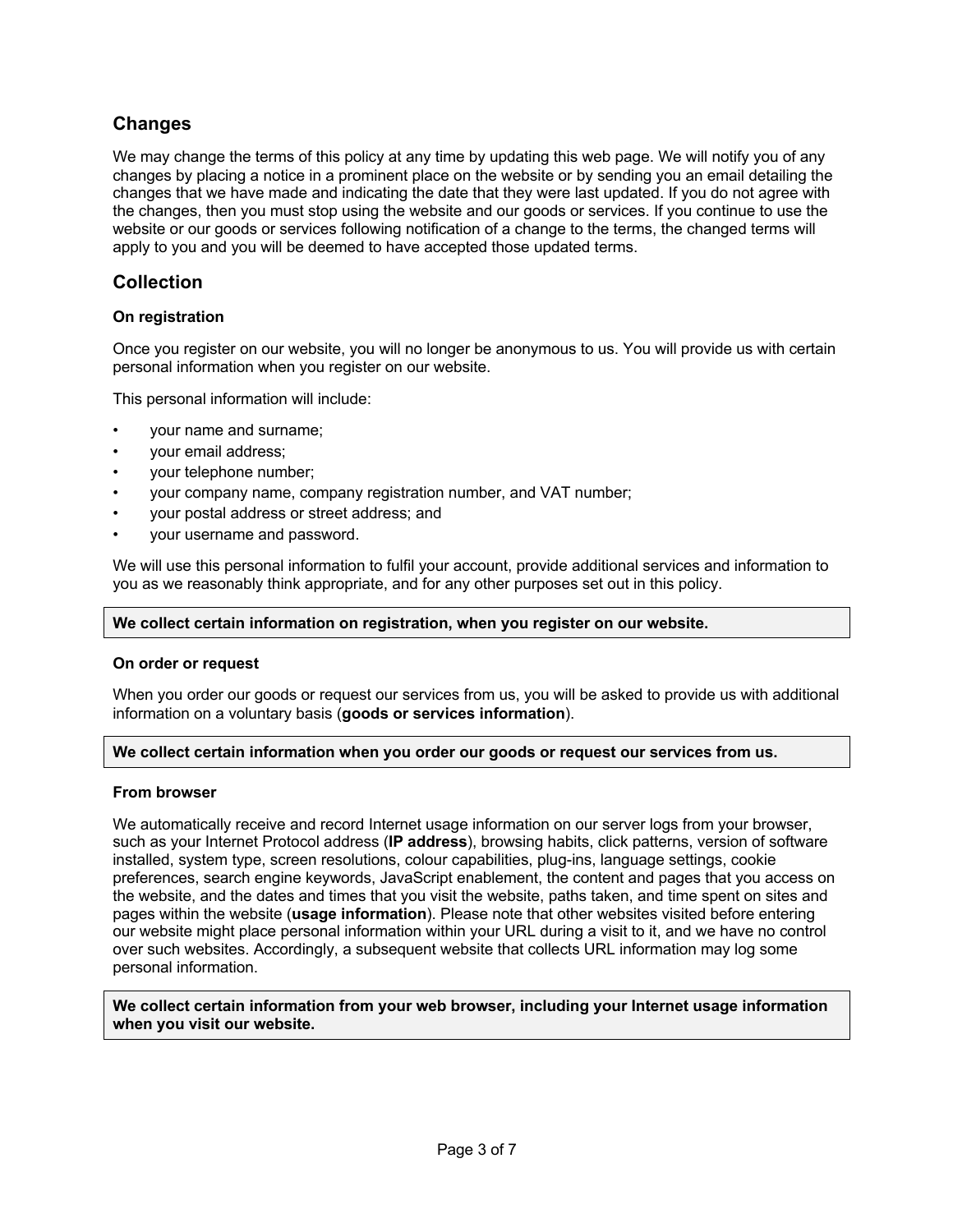# **Web beacons**

Our website may contain electronic image requests (called a **single-pixel gif** or **web beacon** request) that allow us to count page views and to access cookies. Any electronic image viewed as part of a web page (including an ad banner) can act as a web beacon. Our web beacons do not collect, gather, monitor or share any of your personal information. We merely use them to compile anonymous information about our website.

**We collect certain information from web beacons on our website to compile anonymous information about our website.**

# **Optional details**

You may also provide additional information to us on a voluntary basis (**optional information**). This includes content or products that you decide to upload or download from our website or when you enter competitions, take advantage of promotions, respond to surveys, order certain additional goods or services, or otherwise use the optional features and functionality of our website.

**We collect certain optional information, that you provide when you upload or download content from our website or when you enter competitions, take advantage of promotions, respond to surveys or register and subscribe for certain additional goods or services.**

#### **Recording calls**

We may monitor and record any telephone calls that you make to us.

#### **Purpose for collection**

We may use or process any goods or services information, or optional information that you provide to us for the purposes that you indicated when you agreed to provide it to us. Processing includes gathering your personal information, disclosing it, and combining it with other personal information. We generally collect and process your personal information for various purposes, including:

- **goods or services purposes** such as collecting orders or requests for and providing our goods or services;
- **marketing purposes** such as pursuing lawful related marketing activities;
- **business purposes** such as internal audit, accounting, business planning, and joint ventures, disposals of business, or other proposed and actual transactions; and
- **legal purposes** such as handling claims, complying with regulations, or pursuing good governance.

We may use your usage information for the purposes described above and to:

- remember your information so that you will not have to re-enter it during your visit or the next time you access the website;
- monitor website usage metrics such as total number of visitors and pages accessed; and
- track your entries, submissions, and status in any promotions or other activities in connection with your usage of the website.

**We may use any of your personal information that you provide to us for the purposes that you indicated when you agreed to provide it to us.**

#### **Consent to collection**

We will obtain your consent to collect personal information: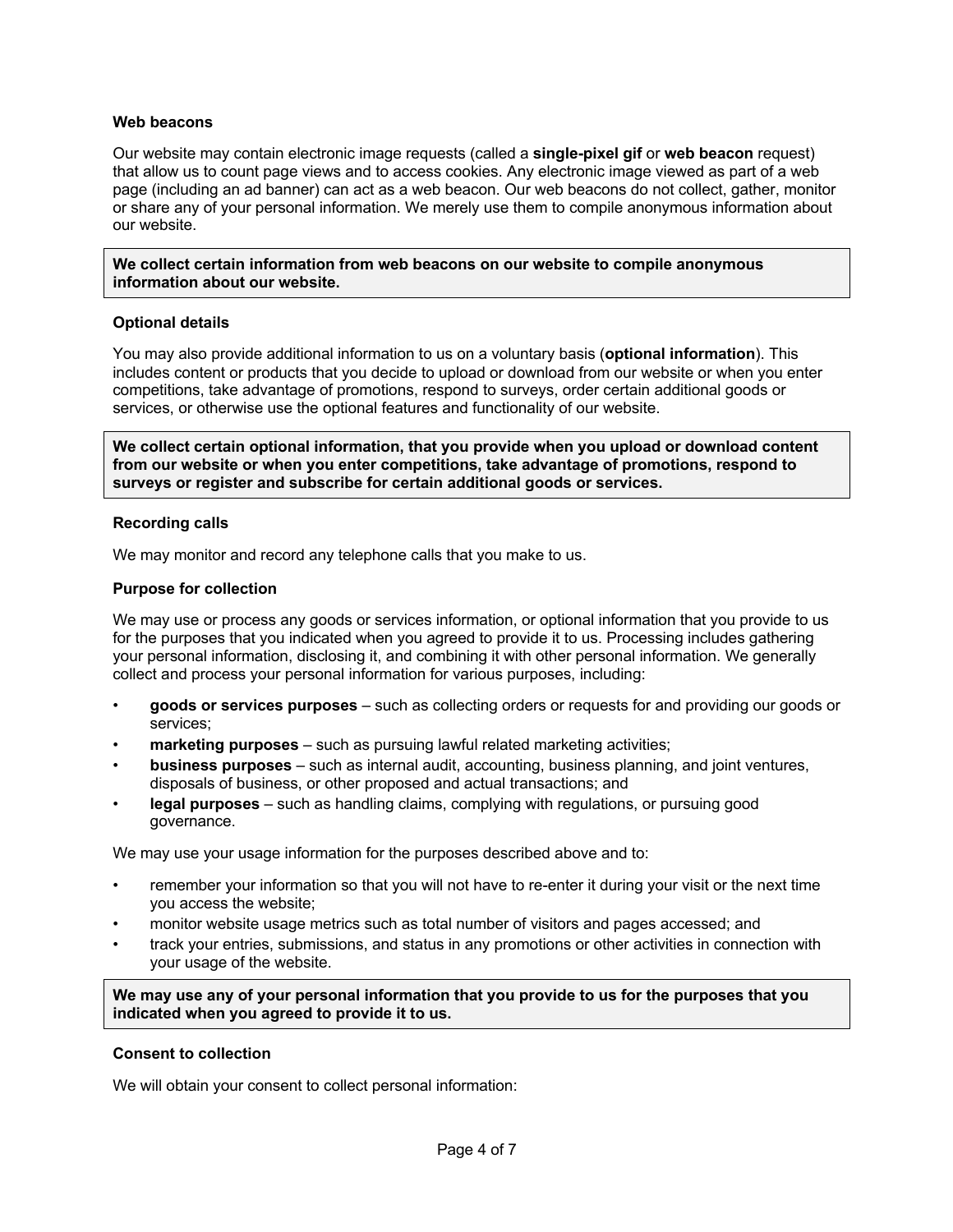- in accordance with applicable law;
- when you provide us with any registration information or optional information.

**We will get your consent to collect your personal information in accordance with applicable law when you provide us with it.**

# **Use**

# **Our obligations**

We may use your personal information to fulfil our obligations to you.

# **Messages and updates**

We may send administrative messages and email updates to you about the website. In some cases, we may also send you primarily promotional messages. You can choose to opt-out of promotional messages.

**We may use your information to send you administrative messages and email updates to you regarding the website and for marketing purposes where lawful.**

# **Targeted content**

While you are logged into the website, we may display targeted adverts and other relevant information based on your personal information. In a completely automated process, computers process the personal information and match it to adverts or related information. We never share personal information with any advertiser, unless you specifically provide us with your consent to do so. Advertisers receive a record of the total number of impressions and clicks for each advert. They do not receive any personal information. If you click on an advert, we may send a referring URL to the advertiser's website identifying that a customer is visiting from the website. We do not send personal information to advertisers with the referring URL. Once you are on the advertiser's website however, the advertiser is able to collect your personal information.

# **We may use your information for targeted content in certain, specified instances.**

# **Disclosure**

# **Sharing**

We may share your personal information with:

- other divisions or companies within the group of companies to which we belong so as to provide joint content and services like registration, for transactions and customer support, to help detect and prevent potentially illegal acts and violations of our policies, and to guide decisions about our products, services, and communications (they will only use this information to send you marketing communications if you have requested their goods or services);
- an affiliate, in which case we will seek to require the affiliates to honour this privacy policy;
- our goods or services providers under contract who help provide certain goods or services or help with parts of our business operations, including fraud prevention, bill collection, marketing, technology services (our contracts dictate that these goods or services providers only use your information in connection with the goods or services they supply or services they perform for us and not for their own benefit);
- credit bureaus to report account information, as permitted by law;
- banking partners as required by credit card association rules for inclusion on their list of terminated merchants (in the event that you utilise the services to receive payments and you meet their criteria); and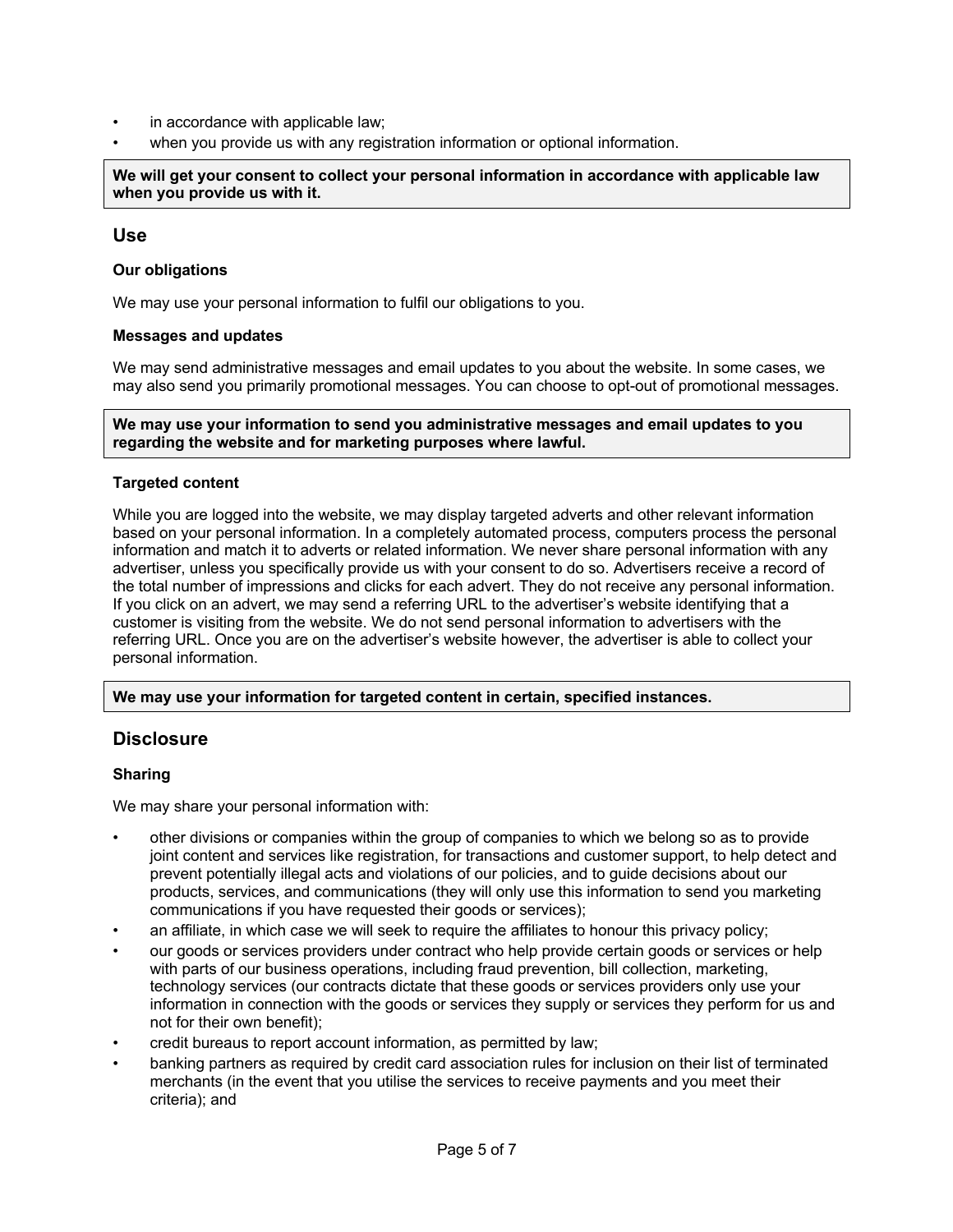• other third parties who provide us with relevant services where appropriate.

**We may share your personal information with third parties for the purposes of fulfilling our obligations to you among other purposes.**

# **Regulators**

We may disclose your personal information as required by law or governmental audit.

# **Law enforcement**

We may disclose personal information if required:

- by a subpoena or court order;
- to comply with any law;
- to protect the safety of any individual or the general public; and
- to prevent violation of our customer relationship terms.

# **We may disclose personal information to third parties if required for legal reasons.**

# **No selling**

We will not sell personal information. No personal information will be disclosed to anyone except as provided in this privacy policy.

# **Marketing purposes**

We may disclose aggregate statistics (information about the customer population in general terms) about the personal information to advertisers or business partners.

# **Employees**

We may need to disclose personal information to our employees that require the personal information to do their jobs. These include our responsible management, human resources, accounting, audit, compliance, information technology, or other personnel.

# **Change of ownership**

If we undergo a change in ownership, or a merger with, acquisition by, or sale of assets to, another entity, we may assign our rights to the personal information we process to a successor, purchaser, or separate entity. We will disclose the transfer on the website. If you are concerned about your personal information migrating to a new owner, you may request us to delete your personal information.

# **Security**

We take the security of personal information very seriously and always do our best to comply with applicable data protection laws. Our hosting company will host our website in a secure server environment that uses a firewall and other advanced security measures to prevent interference or access from outside intruders. We authorize access to personal information only for those employees who require it to fulfil their job responsibilities. We implement disaster recover procedures where appropriate.

**Our website is hosted on a secure server and uses security measures to prevent interference by intruders.**